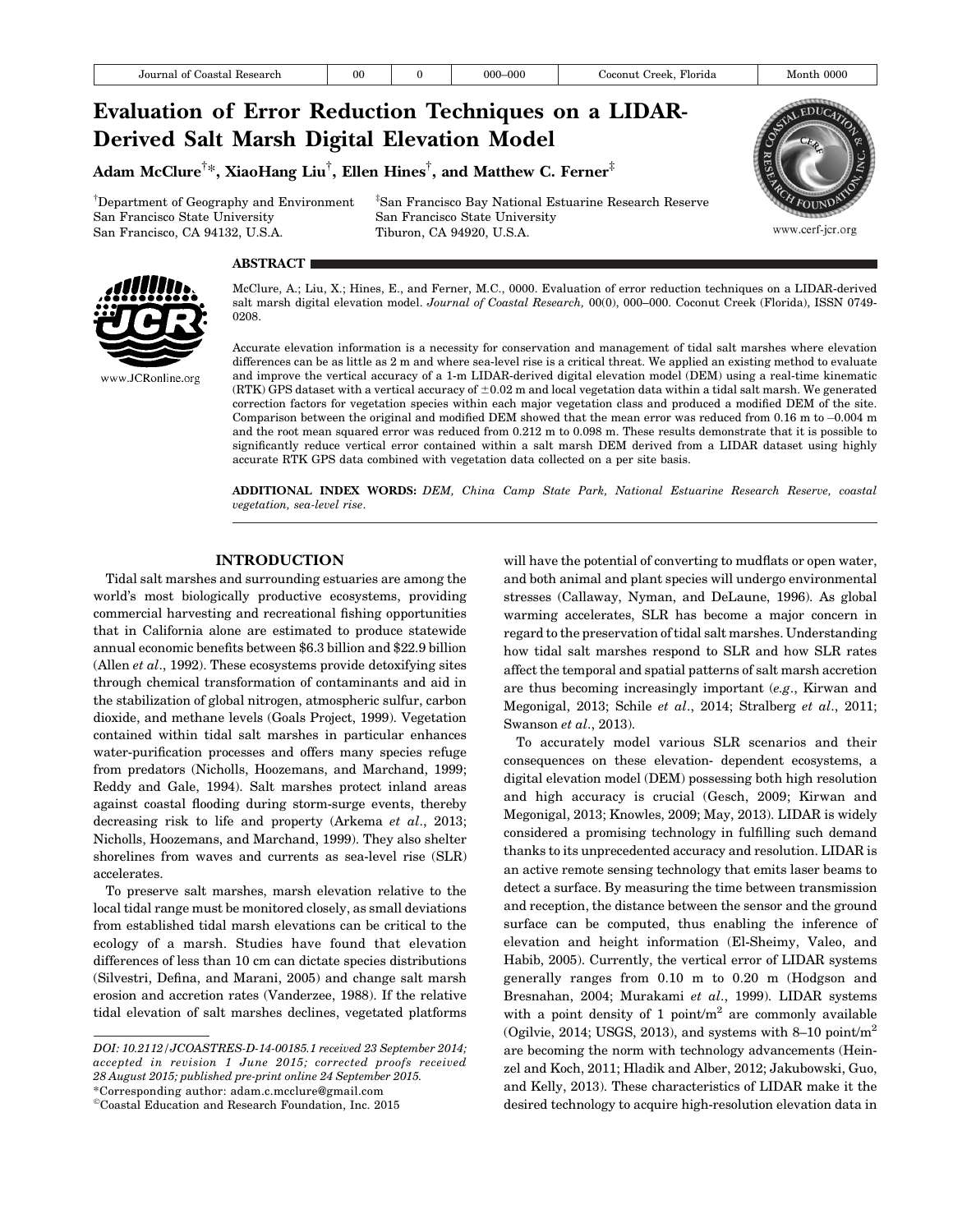areas with finely varying vertical relief (Rayburg, Thomas, and Neave, 2009; Webster and Dias, 2006), such as salt marshes.

Interestingly, the application of LIDAR in salt marshes has not been very successful. This is because the range of elevation in these vegetated habitats is usually less than 2 m, making small topographic differences very difficult to detect, even by LIDAR (Chassereau, Bell, and Torres, 2011; Hladik, Schalles, and Alber, 2013; Rosso, Ustin, and Hastings, 2006). In fact, it has been found that while the vertical error in LIDAR sensors is usually 0.10 m–0.20 m, the vertical error in LIDAR-derived DEMs within salt marsh sites can be up to 0.31 m (Hladik and Alber, 2012; Montane and Torres, 2006; Morris et al., 2005; Sadro, Gastil-Buhl, and Melack, 2007; Schmid, Hadley, and Wijekoon, 2011). Such error far exceeds the accuracy requirements of short-term SLR impact analysis.

An alternative technology used to obtain more accurate elevation data is real-time kinematic (RTK) GPS, which is commonly used for surveying salt marshes. When using local bench marks, RTK GPS is capable of delivering horizontal and vertical accuracy as high as 0.01 to 0.02 m (Leica Geosystems, 2013), which is nearly 10 times as accurate as current LIDAR systems. However, it is impossible to acquire RTK GPS points in salt marshes at a density similar to that of LIDAR. This is because while LIDAR acquires elevations remotely, RTK GPS has to collect elevations in the field. Costs to survey a large area can be prohibitive, not to mention the difficult ground access and ecological sensitivity (Athearn et al., 2010). Considering that DEM accuracy is highly correlated with sample density (Hu, Liu, and Hu, 2009; Wilson, 2012), RTK GPS points alone will not provide adequate data to create a high-accuracy DEM (Liu et al., 2012). It is possible, however, to use RTK GPS data to calibrate and supplement LIDAR-acquired elevations during DEM generation so that errors in LIDAR-derived DEMs may be effectively reduced (Hladik and Alber, 2012; Sadro, Gastil-Buhl, and Melack, 2007).

In addition to RTK GPS data, local vegetation data have also been found to benefit topographical modeling. One problem with using LIDAR in vegetated areas is that LIDAR-laser returns often cannot fully penetrate dense vegetation, thus leading to a misrepresentation of the ground surface (Rosso, Ustin, and Hastings, 2006; Schmid, Hadley, and Wijekoon, 2011; Webster and Dias, 2006). This also applies to salt marshes, as noted by Montane and Torres (2006) and Chassereau, Bell, and Torres (2011) from their research at a reserve in South Carolina. If local vegetation data are available, however, vegetation-specific correction factors may be generated to calibrate a LIDAR-derived DEM. Research by Hladik and Alber (2012) in a salt marsh in Georgia showed that this method can significantly reduce the overall mean error (ME) from 0.10 m to-0.01 m. The same method was used again the following year as part of a study that used hyperspectral data to modify a LIDAR-derived DEM, which achieved similar results (Hladik, Schalles, and Alber, 2013).

In this research, we examine the effectiveness of using both RTK GPS and vegetation data to reduce the errors in a LIDARderived DEM of a salt marsh on the Pacific coast. While similar error production techniques have been applied before, all previous studies were conducted along the Atlantic coast. Tidal marsh environments in these areas are expansive and consist

of broad coastal floodplains (Phinn, Stow, and Zedler, 1996; Zedler, 1991). Salt marsh vegetation is relatively homogeneous along these coastlines and is often dominated by a single species, Spartina alterniflora (Zedler et al., 1999), though other species also exist (Hladik and Alber, 2012; Hladik, Schalles, and Alber, 2013; Schmid, Hadley, and Wijekoon, 2011). In comparison, Pacific coast salt marshes such as those in the San Francisco Bay (SF Bay) are typically smaller in size, fragmented with complex creek networks, and characterized by high vegetation diversity; descriptors that make evaluating these environments using remote sensing techniques more difficult (Byrd et al., 2014; Byrd, Kelly, and Dyke, 2004; Zedler et al., 1999). Whether RTK GPS and vegetation data can effectively reduce vertical error contained within a LIDAR-derived DEM in these areas is still unknown. In the literature, Sadro, Gastil-Buhl, and Melack (2007) used vegetation data to improve a LIDAR salt marsh DEM in southern California. Their accuracy assessment was only carried out on the unmodified DEM, however. Within SF Bay, Rosso, Ustin, and Hastings (2006), Schile et al. (2014), and Stralberg et al. (2011) have applied techniques to reduce error in LIDAR salt marsh DEMs, but these studies have lacked either vegetation-specific corrections or a detailed vertical accuracy assessment. In contrast, our research provides the first comprehensive analysis on the effectiveness of using RTK GPS and vegetation data to reduce vertical error in a LIDAR-derived DEM on a Pacific coast salt marsh. Findings and lessons from this case study will inform future studies along the Pacific coast where a detailed understanding of marsh responses to SLR is needed to help prioritize conservation and restoration opportunities.

#### METHODS

Our study site was a salt marsh in China Camp State Park, hereafter referred to as China Camp. Located approximately 25 km north of the city of San Francisco, China Camp borders the SW edge of San Pablo Bay in Marin County, California (Figure 1). Vegetation within the site primarily consists of five species (Figure 2). Salicornia pacifica covers the largest area of marsh surface and dominates the relatively high salt marsh platform. Known as a preferred habitat for the Rallus longirostris obsoletus, S. pacifica is interspersed with tidal creeks, and its canopy height is typically between 0.2 m and 0.4 m (Baye, 2012; Wood et al., 2012). Another vegetation species is Spartina foliosa, which is found along the low fringing tidal marsh, a transitional area between salt marsh and mud flats, and can grow up to heights of 1.2 m (Nordby, Cohen, and Beissinger, 2009). Three other less dominant vegetation species cover a variety of locations. Bolboschoenus maritimus is found sporadically populating low marsh areas between S. pacifica and S. foliosa and has a height range of 0.08–1.5 m (Kantrud, 1996). Grindelia stricta, with a canopy height of up to 1 m (Nordby, Cohen, and Beissinger, 2009), is known as an important habitat for the state endangered Laterallus jamaicensis coturniculus (California National Diversity Database, 2013) and is found primarily on natural berms alongside tidal creeks (Baye, 2012; Wood et al., 2012). Distichlis spicata has a height range of 0.15–0.45 m at maturity (Hauser, 2006) and is located throughout the tidal marsh platform area and along the terrestrial-marsh ecotone.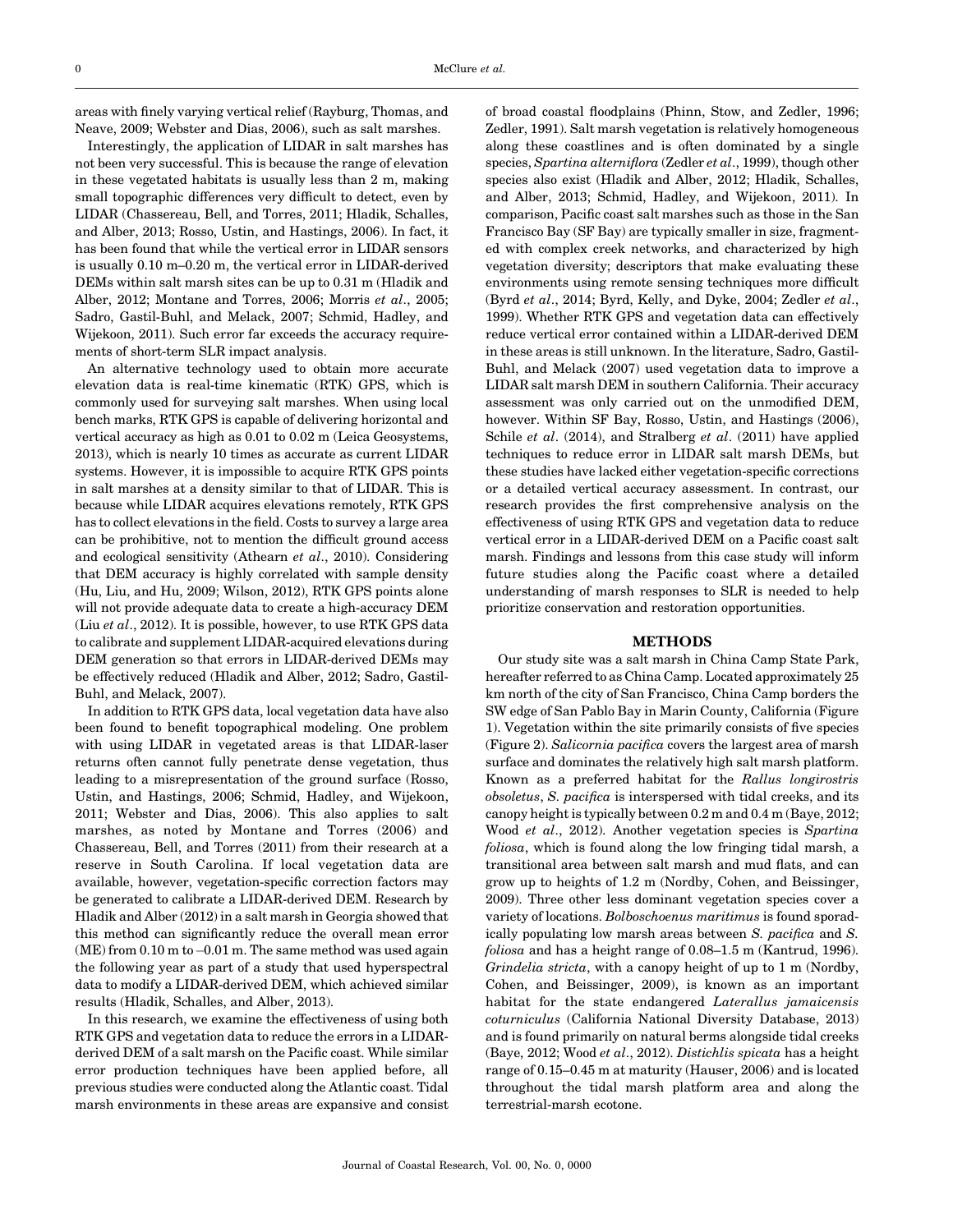

Figure 1. (a) Study site location along the west coast of California. (b) Study site location within San Francisco Bay. (c) USDA National Agriculture Imagery Program (USDA, 2009) aerial image with original LIDAR-derived DEM overlay (Hines, 2011). (d) RTK GPS survey point locations within study site boundary (USGS, 2013).

### Golden Gate LIDAR Project LIDAR Survey

We used LIDAR data from the Golden Gate LIDAR Project (GGLP), which collected data for the United States Geological Survey (USGS) National Map (USGS, 2015) for Marin and San Francisco Counties along with portions of San Mateo and Sonoma Counties between the months of April and July of 2010 during the lowest tides possible (Hines, 2011). All horizontal data were projected in North American Datum of 1983 (National Oceanic and Atmospheric Administration [NOAA] National Geodetic Survey [NGS]), and their accuracy was less than 1 m based on a minimum point density of 2 points/ $m^2$ . Vertical data were collected in North American Vertical Datum of 1988 (NOAA NGS) and have an accuracy of less than or equal to 0.0925 m when measured as root mean squared error (RMSE) (Hines, 2011). Further detail regarding LIDAR acquisition for the dataset used in this study is provided in Table 1.

Over 18 million points were extracted from the GGLP dataset for this study. These LIDAR points were filtered with TerraScan to produce a set of points classified as bare-earth ground (Hines, 2011). This filtered set of points was then cropped based on the study site boundary. A triangulated irregular network (TIN) was built based upon the bare-earth LIDAR points within the study site. The TIN was then converted to a 1-m resolution DEM using the TIN-to-Raster tool in ArcGIS software (ESRI, 2013). Details of the TIN-to-



Figure 2. Vegetation distribution within the study site based on a color infrared image classified using the maximum likelihood method (NOAA, OCM, 2012).

Raster conversion can be found in Hu, Liu, and Hu (2009). This DEM is hereafter referred to as the Original DEM.

# RTK GPS Survey

A set of 753 RTK GPS points were collected over 0.967 square km of salt marsh (Figure 1d) located along the NE edge of China Camp between February and March 2010 by the USGS Western Ecological Research Center as part of a comprehensive study of SLR modeling of 12 salt marshes within SF Bay (Takekawa et al., 2013). Elevation points were recorded with a Leica RX1200 RTK GPS rover with a horizontal accuracy of  $\pm 1$ cm and a vertical accuracy of  $\pm 2$  cm (Leica Geosystems, 2013). The WGS84 ellipsoid model was used for both horizontal and vertical positioning, measuring vertical error within 2.5 cm throughout the study. An elevation point was measured every 25 m along transect lines separated by 50 m with no points collected within tidal creeks (Takekawa et al., 2013).

# Vegetation Classification Map

A vegetation classification map of China Camp, which has served as the baseline habitat map for the San Francisco Bay National Estuarine Research Reserve China Camp Component, was obtained from NOAA. This map has been used to identify marsh areas likely to be most susceptible to changes in inundation and to prioritize areas for monitoring and restoration planning. The map was created based on a 0.25-m resolution color-infrared (CIR) aerial image acquired on 26 July 2006 (NOAA, OCM, 2012). This CIR image was classified using a training set of 31 GPS points, which were collected in November 2005, to represent the dominant vegetation species. The classification method used was the maximum likelihood algorithm in the ArcGIS Multivariate Toolbox. The classification result was assessed using 176 points randomly generated by NOAA personnel within the study site in February 2008. Each of the 176 points was located in the field using a GPS receiver; the dominant species within a 1-m radius was recorded for each point. These 176 GPS points are separate from the 753 RTK GPS data points introduced previously in the "RTK GPS Survey" section. The overall accuracy of the classification was 91%, and the Kappa statistics were 82% for six vegetation species, five of which are found within our study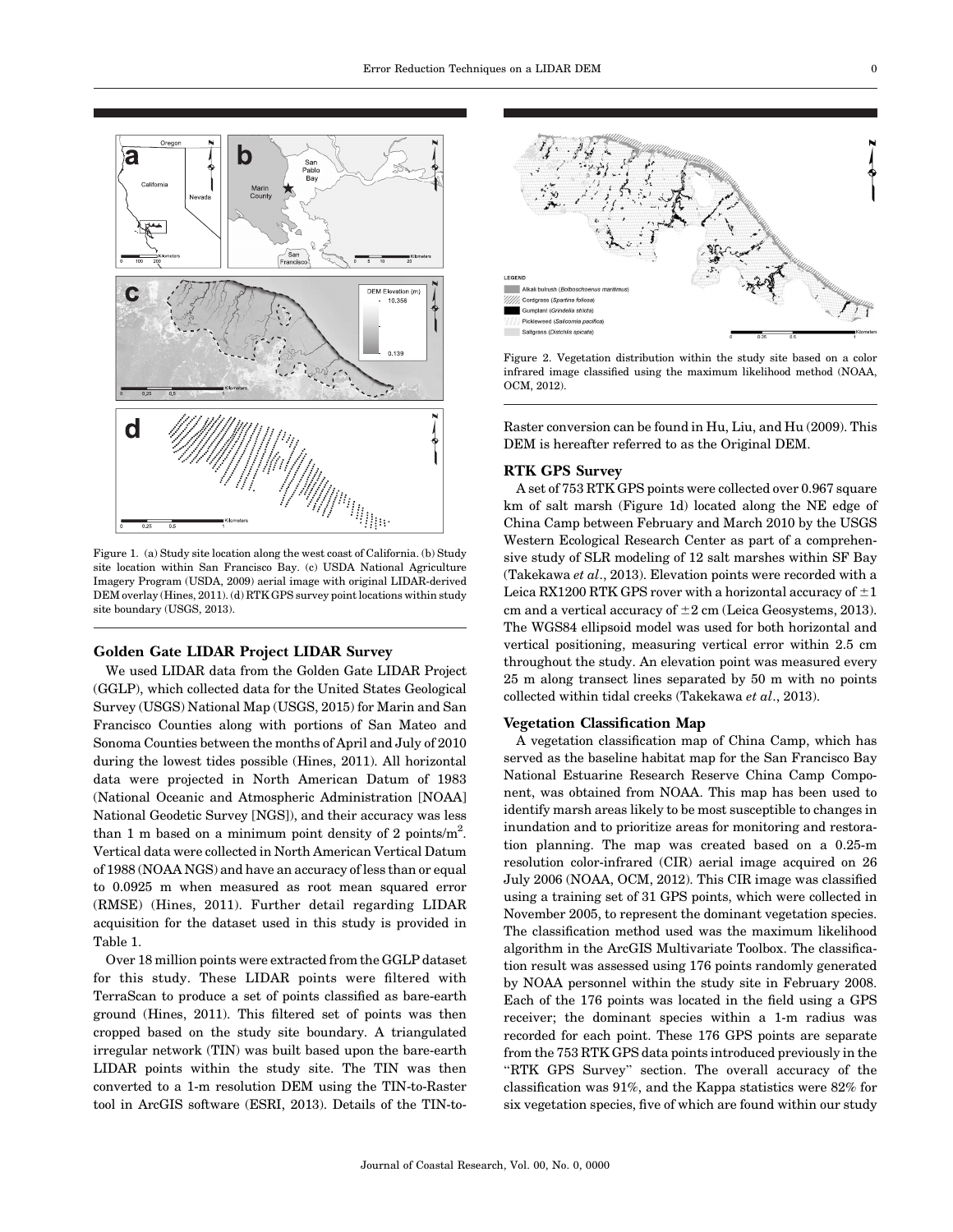| Sensor                                          | Leica ALS60 MPiA          |
|-------------------------------------------------|---------------------------|
| Aircraft.                                       | Cessna 207                |
| Flight Date                                     | April, July 2010          |
| Altitude (m above ground level, nominal)        | 2000                      |
| Swath Width (m, nominal)                        | 1454                      |
| Sidelap (%, minimum)                            | 20                        |
| Number of Spectral Bands                        | 1                         |
| Wavelengths (nm, coherent pulsed laser source)  | 1064                      |
| Field of View (°, nominal)                      | 40 ( $\pm 20$ from nadir) |
| Laser Pulse Repetition Frequency (kHz, nominal) | 120                       |
| Scan Frequency (Hz, nominal)                    | 85                        |
| Scan Angle (°, nominal)                         | 40                        |
| Nominal Post Spacing $(\text{pts/m}^2)$         | 2 minimum                 |

Table 1. LIDAR flight and sensor system specifications during acquisition for the Golden Gate LIDAR Project (GGLP) dataset.

area (Figure 2). These five vegetation species are B. maritimus, S. foliosa, G. stricta, S. pacifica, and D. spicata. Table 2 summarizes the areal coverage of these vegetation species, their elevations in the Original DEM, and their classification accuracy in terms of user's accuracy. It can be seen that although all other vegetation species were classified fairly accurately, the accuracy of B. maritimus, which has the least areal coverage, was only 33%.

#### Accuracy Assessment of Original DEM

Using a similar method to Hladik and Alber (2012) and Hladik, Schalles, and Alber (2013), we assessed DEM vertical accuracy by overlaying RTK GPS points on the Original DEM. RTK GPS elevation values were assumed to be the true ground elevation. The elevation of the cells containing RTK GPS points was extracted from the Original LIDAR-derived DEM and compared to the RTK GPS elevation. A comparison of the overall site was conducted first, followed by assessments in each of the five vegetation species listed in Table 2.

For each vegetation-specific accuracy assessment, the error at point i, denoted as  $\Delta z_i$ , was calculated by  $\Delta z_i$  =  $z_{\text{LIDAR}_i} - z_{\text{RTK}_i}$ , where  $z_{\text{RTK}_i}$  was the elevation of the *i*th RTK GPS point and  $z_{\text{LIDAR}_i}$  was the elevation of the cell in the Original DEM, which contained the RTK GPS point. The errors were then summarized using the following statistics: ME, standard deviation (SD), RMSE, fundamental vertical accuracy (FVA), and 95th percentile. ME is the mean of all errors, i.e.  $ME = (\sum \Delta z_i)/n$ . RMSE, which is routinely used in DEM accuracy assessments, is calculated using the following formula:

$$
\text{RMSE} = \sqrt{\frac{\sum(\Delta z_i)^2}{n}} = \sqrt{\frac{\sum(z_{\text{LIDAR}_i} - z_{\text{RTK}_i})^2}{n}}
$$

RMSE can be interpreted as SD if the errors are normally distributed and contain random errors only (NDEP, 2004). Otherwise, RMSE is best interpreted as the average magnitude of the errors (Liu et al., 2012). FVA, also known as the  $95\%$ confidence interval, is calculated as  $1.96\times$  RMSE. This statistic is useful when DEM errors have a normal distribution (Flood, 2004). In the case of nonnormal distribution, the 95th percentile, which means 95% of errors are less than or equal to this value, should be used (Flood, 2004; NDEP, 2004). To determine whether the vertical errors follow a normal distribution, we calculated the skewness of the errors in the Original DEM and Modified DEMs, first using all errors in each DEM and then using the errors in each vegetation species. A skewness value beyond the range of  $[-0.5, 0.5]$  suggests nonnormal distribution (Flood, 2004).

# DEM Modification Using RTK GPS and Vegetation Data

A correction factor was generated for each vegetation species by calculating the corresponding ME. ME of the overall study site was calculated as well to be later used to modify areas devoid of vegetation. When generating each correction factor, 75% of the RTK GPS points bound by that vegetation class (or the entire study site for the site-wide correction factor) were randomly selected to serve as training points. The remaining 25% of the RTK GPS points served as test points. Elevations of the training points in the Original DEM were extracted and compared with the elevation values provided by RTK GPS. The ME of these training points was calculated and used as the correction factor to modify the elevations in that vegetation class. Accuracy of the modified elevations was assessed using the 25% test points and reported in ME, SD, RMSE, FVA, and 95th percentile. Because of a relatively small number of RTK GPS points for B. maritimus, S. foliosa, G. stricta, and D. spicata, bootstrapping was used when evaluating these species to obtain reliable statistics. Specifically, the 75%–25% partition process described previously was repeated 30 times for each of the four species. During each iteration, ME, SD, RMSE, FVA, and 95th percentile were calculated using test points. The average of the 30 iterations was used to describe the accuracy of the modified elevations in B. maritimus, S. foliosa, G. stricta, and D. spicata.

Table 2. Summary of vegetation height, areal coverage, elevation statistics, and classification accuracy for each vegetation type and the entire study site. All elevation statistics were calculated based on the Original 1-m LIDAR-derived DEM and describe minimum, maximum, mean, and standard deviation (SD) values in m. Areal coverage was based on the vegetation map created by classifying a color infrared imagery using the maximum likelihood method. Classification accuracy values are the user's accuracy for each vegetation species, as well as the overall accuracy for the entire site (NOAA, OCM, 2012).

|                         |                          |            |           |                          | Elevation Statistics (m) |       |       |                                |
|-------------------------|--------------------------|------------|-----------|--------------------------|--------------------------|-------|-------|--------------------------------|
| Vegetation Class        | Height $(m)$             | $\rm km^2$ | $%$ cover | Min                      | Max                      | Mean  | SD    | Classification Accuracy $(\%)$ |
| Bolboschoenus maritimus | $0.08 - 1.5$             | 0.031      | 3.2       | 0.262                    | 7.554                    | 1.845 | 0.329 | 33                             |
| Spartina foliosa        | $<$ 1.20                 | 0.065      | 6.7       | 0.139                    | 2.274                    | 1.172 | 0.325 | 100                            |
| Grindelia stricta       | < 1.00                   | 0.033      | 3.4       | 0.221                    | 2.496                    | 1.764 | 0.405 | 83                             |
| Salicornia pacifica     | $0.20 - 0.40$            | 0.765      | 79.1      | 0.152                    | 6.135                    | 1.963 | 0.167 | 93                             |
| Distichlis spicata      | $0.15 - 0.45$            | 0.032      | 3.3       | 0.384                    | 5.489                    | 1.969 | 0.278 | 100                            |
| No vegetation           | $\overline{\phantom{0}}$ | 0.041      | 4.3       | $\overline{\phantom{0}}$ |                          |       |       | $\overline{\phantom{0}}$       |
| Overall                 | $\overline{\phantom{a}}$ | 0.967      | 100.0     | 0.139                    | 10.356                   | 1.886 | 0.348 | 92                             |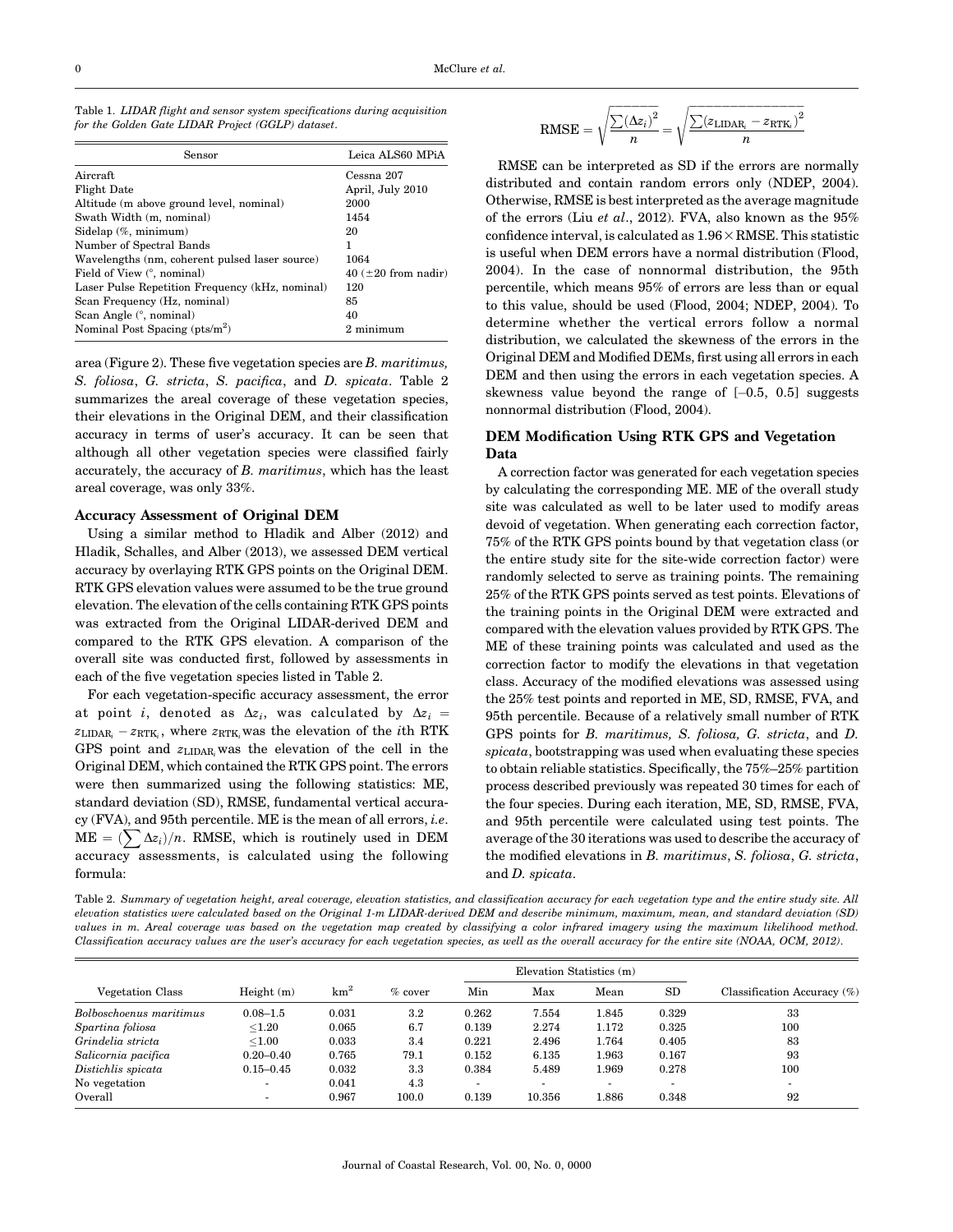| Table 3. Accuracy assessment of the Original DEM with $\bm{\mathrm{n}}$ indicating the number of samples used to calculate mean error (ME), standard deviation (SD), root |
|---------------------------------------------------------------------------------------------------------------------------------------------------------------------------|
| mean squared error (RMSE), fundamental vertical accuracy (FVA), and 95th percentile. ME values were used as species-specific correction factors to create the             |
| Modified DEM. Except S. pacifica and overall classes, all values were obtained using boostrapping. All values are in m.                                                   |

| Vegetation Class        | $\boldsymbol{n}$ | MЕ    | SD    | <b>RMSE</b> | <b>FVA</b> | 95th Percentile |
|-------------------------|------------------|-------|-------|-------------|------------|-----------------|
| Bolboschoenus maritimus | 14               | 0.255 | 0.176 | 0.310       | 0.608      | 0.437           |
| Spartina foliosa        | 12               | 0.215 | 0.073 | 0.226       | 0.443      | 0.314           |
| Grindelia stricta       | 16               | 0.103 | 0.202 | 0.215       | 0.421      | 0.260           |
| Salicornia pacifica     | 480              | 0.170 | 0.104 | 0.199       | 0.390      | 0.292           |
| Distichlis spicata      | 19               | 0.148 | 0.109 | 0.184       | 0.361      | 0.258           |
| Overall                 | 564              | 0.160 | 0.139 | 0.212       | 0.416      | 0.301           |

The ME value of each vegetation class was used as the correction factor for that species throughout the site. The Modified DEM was obtained by subtracting the vegetationspecific correction factors from the Original DEM. Areas devoid of vegetation were modified using the site-wide correction factor. The accuracy of the Modified DEM was assessed using the 25% RTK GPS points saved as test points for the overall study site.

# RESULTS

Overall, the Original DEM had a ME of 0.160 m and a RMSE of 0.212 m, and 95% of the vertical errors were equal to or less than 0.301 m (Table 3). Among vegetation species, B. maritimus produced the largest ME, RMSE, and 95th percentile values. G. stricta produced the smallest ME, and D. spicata produced the smallest RMSE and 95th percentile. Unlike other vegetation classes whose vertical errors in the Original DEM have both overestimations and underestimations, ground elevations in the S. foliosa class were consistently overpredicted in the Original DEM. In terms of correction factors, which are the ME values in Table 3, the largest correction factor of 0.255 m was for B. maritimus, and the smallest correction factor of 0.103 m was for G. strica. The correction factor of 0.170 m was applied to the largest amount of the marsh surface because of the dominance of S. pacifica.

After the correction factors (ME) in Table 3 were applied, an accuracy assessment was conducted on the Modified DEM. The overall ME was reduced to -0.004 m, RMSE was reduced to 0.098 m, and 95% of the vertical errors were equal to or less than 0.137 m (Table 4). B. maritimus still had the largest ME (-0.018 m) among all classes; however, the sign of its ME changed during DEM modification, suggesting that while overestimation errors were effectively reduced, underestimation errors were worsened in some areas. Large RMSE values were still associated with tall vegetation species such as B. maritimus (0.202 m) and G. stricta (0.200 m), and short vegetation species such as S. pacifica  $(0.106 \text{ m})$  and D. spicata

(0.087 m) continued to have smaller RMSEs. The RMSE of S.  $foliosa$ , which is similar to B. maritimus and G. stricta in height but had much higher classification accuracy in the vegetation map, was reduced to 0.073 m. Regardless of their RMSE values, the 95th percentile of all vegetation species were less than or equal to 0.142 m, and the overall 95th percentile was 0.137 m. This suggests that even in B. maritimus and  $G$ . stricta habitats, which had the largest RMSEs after modification, only 5% of their errors were more than 0.142 m. Interestingly, the largest 95th percentile was found in S. pacifica  $(0.142 \text{ m})$ , whose RMSE (0.106 m) was much smaller compared to B. maritimus (0.202 m). This is most likely because  $B$ . maritimus had more negative errors than S. pacifica, which also explained why the ME of B.  $maritimus\ (-0.018\ m)$  was negative while the ME of S.  $pacifica$ (0.002 m) was positive.

# DISCUSSION

As shown in Figure 3, there are both overestimation and underestimation errors in the Original and Modified DEMs, although the majority of errors in both DEMs were attributable to overestimation. Overestimation of a LIDAR-derived DEM ground surface within a salt marsh has been noted in previous studies on both Atlantic and Pacific coasts (Hladik and Alber, 2012; Montane and Torres, 2006; Morris et al., 2005; Sadro, Gastil-Buhl, and Melack, 2007; Schmid, Hadley, and Wijekoon, 2011). In our study, 95% of the ground elevations were overestimated. A skewness test based on the errors in the Original and Modified DEM, respectively, suggest that the errors in neither DEM follow a normal distribution (Figure 3). Nonnormal distribution was also observed when testing skewness for individual vegetation species. These results suggest that FVA values, which are based on the assumption of normal distribution, are not useful in this research. Instead, 95th percentile vales should be used.

Multiple sources contributed to the error in the Original DEM. According to the accuracy assessment framework by Liu et al. (2012), error in a DEM is the sum of two components:

Table 4. Accuracy assessment of the Modified DEM with n indicating the number of samples used to calculate mean error (ME), standard deviation (SD), root mean squared error (RMSE), fundamental vertical accuracy (FVA), and 95th percentile. Except S. pacifica and overall classes, all values were obtained using bootstrapping. All values are in m.

| Vegetation Class        | $\boldsymbol{n}$ | MЕ       | SD    | <b>RMSE</b> | <b>FVA</b> | 95th Percentile |
|-------------------------|------------------|----------|-------|-------------|------------|-----------------|
| Bolboschoenus maritimus | 9                | $-0.018$ | 0.181 | 0.202       | 0.395      | 0.136           |
| Spartina foliosa        | 4                | 0.002    | 0.067 | 0.073       | 0.142      | 0.068           |
| Grindelia stricta       | 6                | 0.004    | 0.189 | 0.200       | 0.391      | 0.140           |
| Salicornia pacifica     | 159              | 0.002    | 0.106 | 0.106       | 0.207      | 0.142           |
| Distichlis spicata      | 6                | 0.011    | 0.087 | 0.087       | 0.170      | 0.102           |
| Overall                 | 189              | $-0.004$ | 0.098 | 0.098       | 0.191      | 0.137           |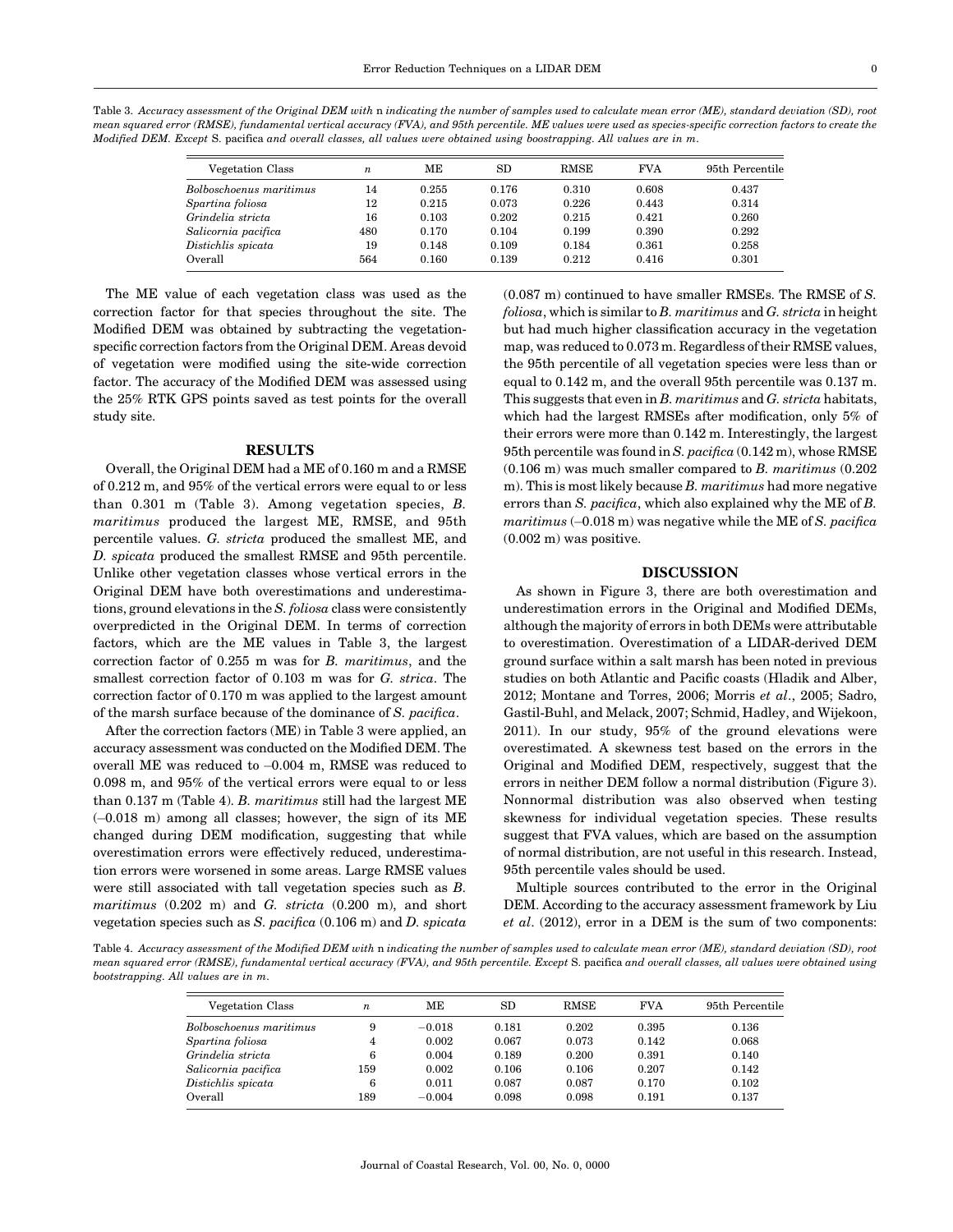

Figure 3. (a) Histogram of vertical errors within the original DEM using 75% of the RTK GPS points. (b) Histogram of vertical errors within the modified DEM using 25% of the RTK GPS points.

error in the source data and error introduced by interpolation. Previous research has derived that the error introduced by interpolation is determined by curvature and point density (Hu, Liu, and Hu, 2009). Given that tidal salt marshes are relatively flat, interpolation error can be expected to be negligible. Thus, error in the Original DEM was mainly attributable to the error in the source data, which are the bare-earth LIDAR points used to derive the DEM. Such an error includes both the error in the LIDAR system and the error caused by the laser's difficulty to penetrate the salt marsh vegetation canopy, a problem similarly noted in previous LIDAR studies (Hladik and Alber, 2012; Morris et al., 2005; Rosso, Ustin, and Hastings, 2006; Sadro, Gastil-Buhl, and Melack, 2007; Schmid, Hadley, and Wijekoon, 2011). Because the RMSE of the Original DEM was 0.212 m and the RMSE of the LIDAR system was 0.0925 m, we estimate the RMSE of the error attributable to other factors such as canopy penetration difficulty and vegetation classification error to be approximately 0.120 m. Although we realize that RMSE is a descriptor of DEM errors on a flat, paved surface and that we are calculating RMSE on a vegetated surface, RMSE is still widely used as a descriptor of error within a DEM. Methods and standards are currently under review that would allow for future DEM accuracy assessments on vegetated terrain (Coleman, 2014).

The error in the Original DEM varied from species to species. Larger RMSEs were found in tall species such as B. maritimus (0.310 m), S. foliosa (0.226 m), and G. stricta (0.215 m), while smaller RMSEs were found in short species such as S. pacifica (0.199 m) and D. spicata (0.184 m). One explanation is that taller vegetation species can form a canopy that is difficult for LIDAR to penetrate. In the case of  $B$ . maritimus, its height can range from 0.08 m to 1.5 m (Kantrud, 1996), and its maximum height is greater than any other species within the study site. Similarly, S. foliosa and G. stricta both have a height of more than 1.0 m, which is much taller than the height of  $S$ . pacifica and D. spicata, which ranges from 0.20 to 0.40 m and 0.15 to 0.45 m, respectively. Yet, height is not the only factor affecting

LIDAR laser penetration (Sadro, Gastil-Buhl, and Melack, 2007). Stem density, biomass, and leaf orientation can also prohibit LIDAR sensors from fully reaching bare earth at marsh locations (Hodgson and Bresnahan, 2004; Rosso, Ustin, and Hastings, 2006; Schmid, Hadley, and Wijekoon, 2011). In our study, the LIDAR data were acquired between April and July, the primary growing season for salt marsh vegetation. B. maritimus can produce flowerhead clusters with three long leaf bracts (Baye, 2007) and can form dense colonies, another factor that could have contributed to canopy penetration difficulty. In comparison, S. pacifica is erect, shrubby, and highly branched (Baye, 2012), which could have allowed a greater chance for laser penetration.

Another source of error in the Original DEM is vegetation classification accuracy. In our study, B. maritimus has the poorest classification accuracy (33%) followed by G. stricta (83%). B. maritimus and G. stricta are both the least dominant species in our study site, each occupying only 3.2% to 3.4% of the total area. The habitat of  $B$ . maritimus is also adjacent to the habitat of S. foliosa, two species that have been known to be difficult to differentiate when using remote sensing techniques during drought years (Baye, 2012). Furthermore, both B. maritimus and S. foliosa are located downslope from the rest of the salt marsh and can become smothered by dense S. pacifica litter (Baye, 2012), allowing an opportunity for further laser obstruction and classification confusion. G. stricta is bushy and highly branched, and its distribution follows tidal creek edges (Figure 2). In contrast, S. pacifica and D. spicata both possessed very high classification accuracy, 93% and 100%, respectively. S. pacifica dominated nearly 80% of the study site, and D. spicata is dominantly found in sloping areas of the terrestrial-marsh ecotone. These reasons explain why S. pacifica and D. spicata contained smaller errors than that of B. maritimus, S. foliosa, and G. stricta.

Error in the Original DEM was reduced significantly after applying vegetation-specific correction factors. The RMSE of the Modified DEM was 0.098 m, and 95% of the errors were less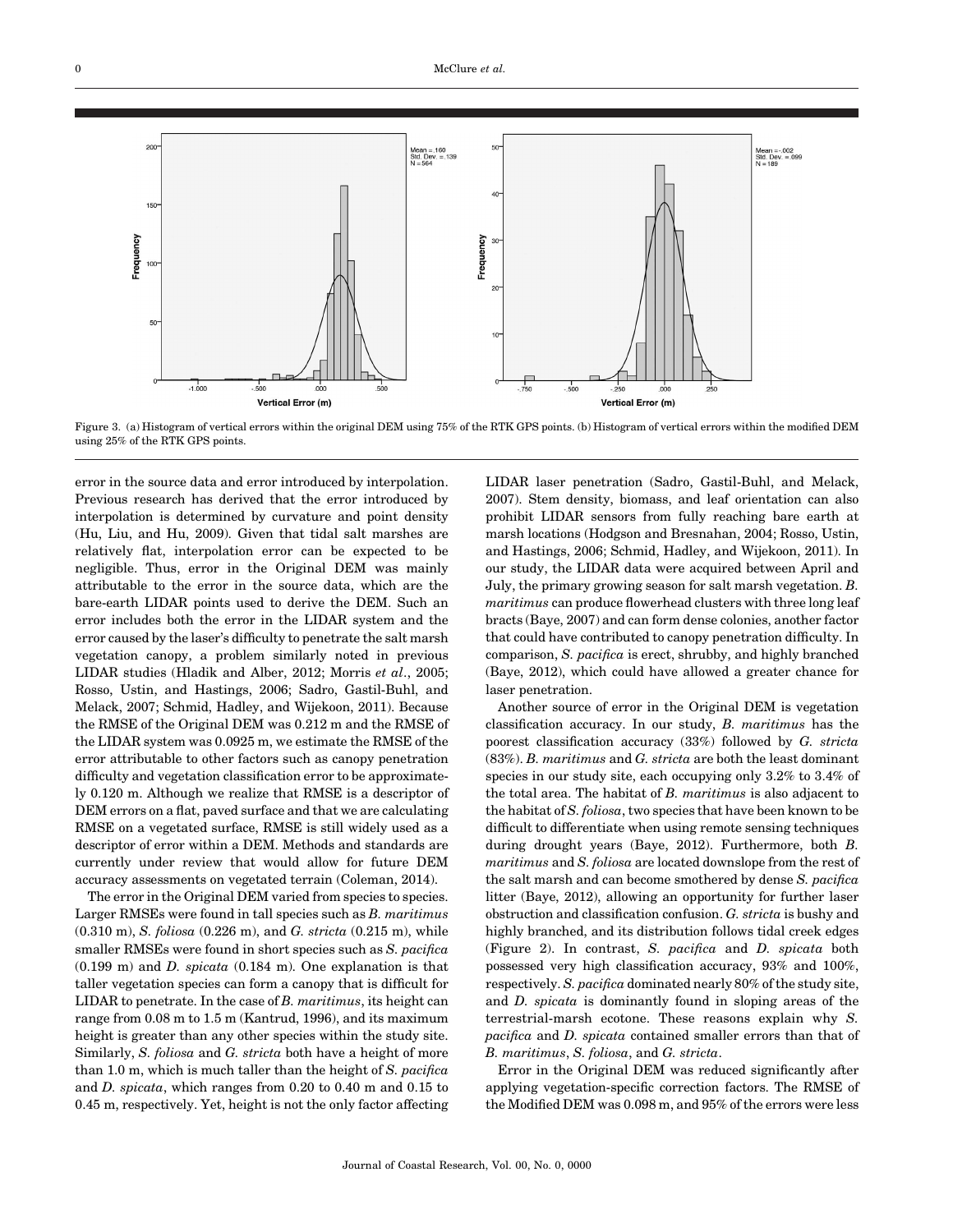than or equal to 0.135 m (Table 4). A closer look at each vegetation class revealed that the RMSE of S. foliosa (0.073 m), D. spicata (0.087 m), and S. pacifica (0.106 m) species are close to the RMSE of the LIDAR sensor (0.0925 m), indicating that most nonsensor errors such as those attributable to laser penetration difficulty have been removed. B. maritimus saw a nearly 50% reduction in RMSE, but its RMSE (0.202 m) is still the largest among all species. The RMSE of  $G$ . stricta  $(0.200 \text{ m})$ remained nearly the same after modification. However, its 95th percentile was reduced from 0.260 m to 0.140 m, signifying that many overestimation errors in G. stricta in the Original DEM have been corrected.

The maximum vegetation-specific correction factor (ME) in our study was 0.255 m (B. maritimus), which was identical to that found by Hladik and Alber (2012). However, the minimum correction factor in our study was 0.103 m (G. strica), which was 0.06 m greater than that found by Hladik and Alber (2012). When compared to Sadro, Gastil-Buhl, and Melack (2007), the only other study that produced vegetation-specific correction factors for a salt marsh DEM on the Pacific coast, our maximum vegetation-specific correction factor was 0.07 m greater, and our minimum correction factor was 0.03 m less. These results suggest that vegetation-specific correction factors vary from location to location, depending on vegetation type and the data used during modification. For Rosso, Ustin, and Hastings (2006), who found the heights of live and dead canopies of S. foliosa and S. pacifica at a site located south of China Camp ranging from 0.15 m to 0.80 m, their vegetationspecific correction factor would likely be different from ours, even though their study site was located in SF Bay. Similarly, because Wang et al. (2009) found that using their 8 points/ $m^2$ LIDAR over a salt march in Italy resulted in an underestimation of the vegetation canopy top by 0.177 m, their correction factor would most likely be around 0.177 m, a smaller value than the 0.255 m found in our research. Schmid, Hadley, and Wijekoon (2011) reported a ME of 0.150 m for S. alterniflora in a marsh area in South Carolina. Had they created a correction factor for this species, the value would likely be 0.150 m instead of the 0.03 m–0.27 m, as in Hladik and Alber (2012). These studies suggest that vegetation-specific correction factors are location and data dependent. They must be generated according to vegetation type and salt marsh location using the LIDAR and GPS data available.

To evaluate the effectiveness of our error reduction, we compared the accuracy of our Original and Modified DEMs with those found in Hladik and Alber (2012). For the errors in the Original DEM, the overall ME was 0.160 m in our research and 0.10 m in Hladik and Alber (2012). Similarly, overall RMSE was 0.212 m in our research and 0.16 m in Hladik and Alber (2012). These values suggest that our Original DEM contained more errors than the Original DEM in Hladik and Alber (2012). This was confirmed when comparing the vegetation-specific statistics between the two studies. Because of the difference in vegetation species, a direct comparison was not informative. Vegetation-specific MEs in our study ranged from 0.103 m to 0.255 m, whereas those found in Hladik and Alber (2012) ranged from 0.01 m to 0.27 m. RMSEs in Hladik and Alber (2012) ranged from 0.04 m to 0.31 m with all vegetation species except tall S. alterniflora being less than

0.18 m. In contrast, all of the vegetation species in our study had a RMSE of more than 0.18 m, with the largest RMSE being also 0.31 m. Comparisons using the 95th percentile in both studies further confirmed that the Original DEM in our study contained more errors than the counterpart in Hladik and Alber (2012).

Despite the significant differences between the Original DEMs in these two studies, the Modified DEM in our study matched more closely with that found in Hladik and Alber (2012). After applying vegetation-specific correction factors, the overall ME in our Modified DEM became -0.004 m compared to -0.01 m in Hladik and Alber (2012). Overall RMSE in our Modified DEM was 0.098 m, whereas the RMSE in Hladik and Alber (2012) was 0.10 m, and 95% of the vertical errors in our Modified DEM were 0.137 m or lower, whereas 95% of the vertical errors in the Modified DEM in Hladik and Alber (2012) were 0.17 m or lower. These statistics suggest that our Modified DEM was more accurate than the Modified DEM produced by Hladik and Alber (2012). In both studies, the largest RMSE value of 0.31 m, which was found in tall S. alterniflora in Hladik and Alber (2012) and B. maritimus in our study, was reduced by nearly 50%. On the other hand, our vegetation-specific RMSEs and 95th percentiles remained higher than those in Hladik and Alber (2012) even after modification. This can be most likely attributed to the different methods used to produce vegetation maps and the difference in salt marsh vegetation composition and density between the Pacific coast and the Atlantic coast. In addition, Hladik and Alber (2012) used four test sites within their study site to generate vertical accuracy statistics. In comparison, we generated statistics based on the entire study site. Side-byside comparisons between the Original and Modified DEMs produced during this study suggest that the error reduction method based on using vegetation-specific correction factors can be applied to salt marshes in the Pacific Coast as effectively as, if not more so than, salt marshes located along the Atlantic Coast.

Although our results highlight significant vertical error reduction within the Original LIDAR-derived DEM, the Modified DEM is still not adequate for some salt marsh applications. For example, to model the impact of SLR, NOAA's rule of thumb is that the vertical error of a DEM should be at least twice as certain as the SLR increment (NOAA, 2010). The California Climate Action Team (2013) estimates that SLR for coastal areas south of Cape Mendocino, which includes our study site, is projected to be 0.15 m between the years of 2000 and 2030, 0.305 m between 2000 and 2050, and 0.835 m between 2000 and 2100. Given these SLR increments, the corresponding DEM must have a vertical accuracy of 0.075 m, 0.153 m, and 0.418 m, respectively, to reliably map SLR vulnerability. The Modified DEM in this research has a RMSE of 0.098 m, meaning it is suitable for modeling SLR impact between 2000 and 2050 or between 2000 and 2100, but not between 2000 and 2030. In fact, given that the LIDAR system used in this research has an RMSE equal to or less than 0.0925 m, even if there was no additional error introduced by laser penetration or vegetation classification, the LIDAR elevation data would still not be accurate enough for near-term SLR impact analysis between 2000 and 2030. More advanced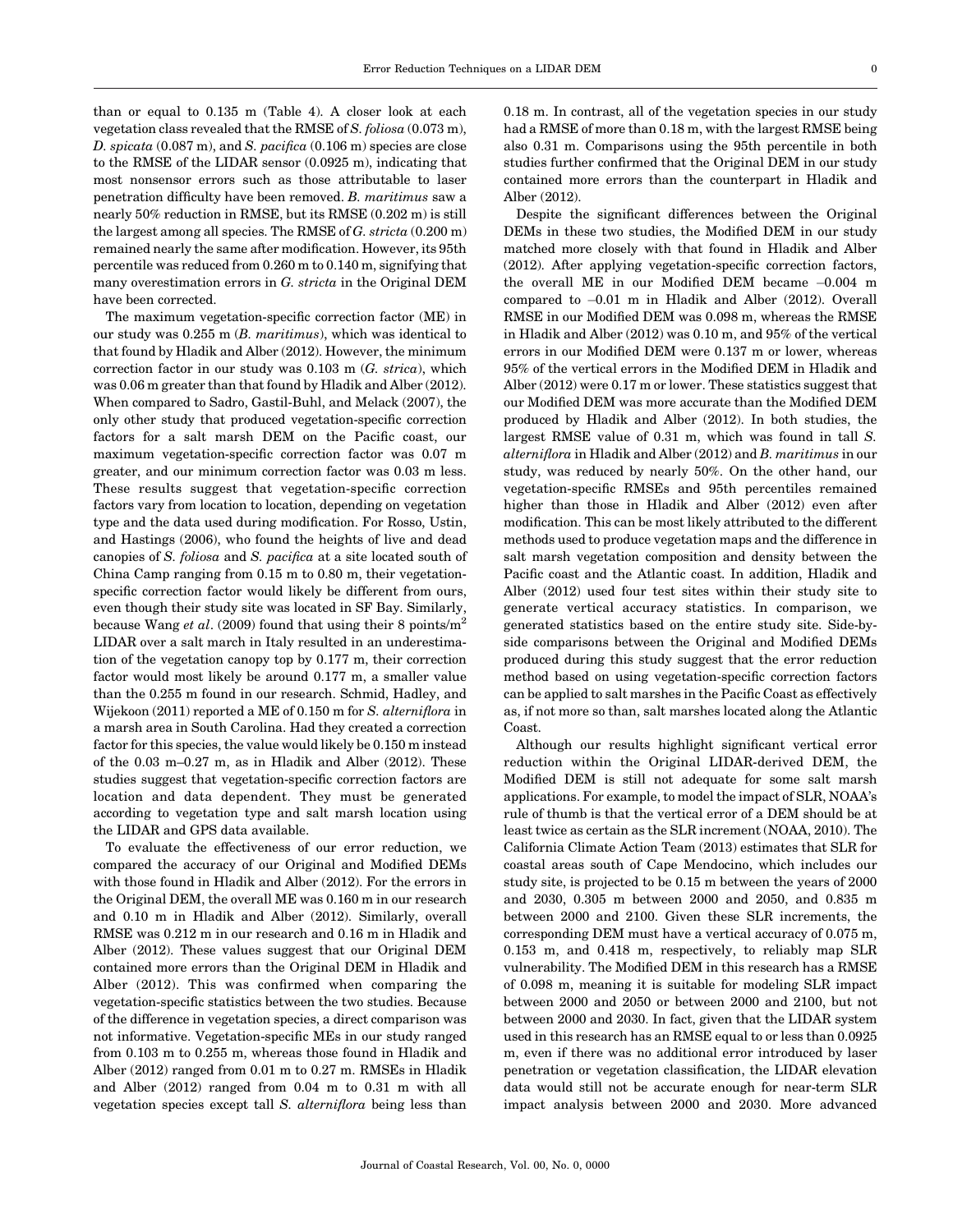LIDAR technology possessing lower sensor error and higher penetration ability is necessary. While full-waveform LIDAR allows for digitization and a full recording of the complete backscatter signal, software and technical limitations presently exclude this type of LIDAR from common commercial usage. This being said, others have suggested that full-waveform LIDAR can be used to deliver improved elevation data in marsh and coastal areas with the ability to detect different types of vegetation (Schmid, Hadley, and Wijekoon, 2011; Wagner et al., 2004).

In addition to using advanced LIDAR technology, further improvement on the Original DEM can be obtained by increasing the number of RTK GPS points. In our study, all vegetation species except S. pacifica had a limited number of training and test points. Although we used bootstrapping to assure statistical validity, an increased number of RTK GPS points would help generate more accurate and robust correction factors. The American Society of Photogrammetry and Remote Sensing guideline requires 30 samples per vegetation species (Flood, 2004) based on the assumption that DEM errors are normally distributed. Because both overall and vegetationspecific DEM errors in this study were found not to be normally distributed, more than 30 samples are necessary for each vegetation species. On the other hand, the sensitivity of salt marsh ecosystems and the cost of field data collection dictate that proper planning and extreme care must be practiced so that the salt marsh is exposed to the least amount of physical harm during RTK GPS surveying. Considering that this study site is home to federally endangered endemic species such as Reithrodontomys raviventris and R. longirostris obsoletus, as well as the previously mentioned state of California threatened L. jamaicensis coturniculus (California National Diversity Database, 2013), a useful direction of future research would be to assess the minimum amount of additional RTK GPS points needed for each vegetation species and their distribution. Additionally, we recommend collecting vegetation height and species data for all points when collecting RTK GPS points, thereby allowing for the production of height groups within vegetation classes, which could be used to further refine correction factors.

Another strategy for further improvement is site-specific vegetation mapping. Hyperspectral and aerial images are often collected concurrently with LIDAR data and have been used in previous salt marsh DEM research (Hladik, Schalles, and Alber, 2013). Images taken concurrently provide the opportunity to obtain a highly accurate vegetation classification. In the case that concurrent images are not available, care should be exercised to minimize the temporal gap between LIDAR data and vegetation mapping. In our research, the temporal gap between the aerial imagery used to classify vegetation and LIDAR datasets was larger than desired; however, the vegetation map we used was the only one available for the study site at this time. Additionally, planning a future LIDAR flight during times when the marsh has the least biomass accumulated (i.e. leaf-off conditions during a dry season) could reduce vertical error because of laser penetration.

The error reduction technique used in this study as well as in previous salt marsh studies (Hladik and Alber, 2012; Hladik, Schalles, and Alber, 2013; Sadro, Gastil-Buhl, and Melack,

2007; Schile  $et$   $al., 2014)$  addressed only the vertical accuracy aspect of a LIDAR-derived DEM. Other accuracy aspects of a DEM, such as its ability to preserve sequence and terrain structure (e.g., peaks, pits, ridges, valleys, passes), are also important but are beyond the scope of this study. For the purpose of salt marsh preservation, different applications have different accuracy requirements. For example, SLR vulnerability analysis affects mostly the vertical accuracy of a DEM because the result depends directly on absolute elevation values; however, for other salt marsh analysis such as topographical feature analysis in tidal creeks and coastal environment monitoring, the ability of a DEM to preserve elevation sequence signifies far more than a DEM's vertical accuracy. A DEM may produce fairly accurate estimates of the elevation at two points  $a$  and  $b$ ; however, if this DEM suggests  $a$ is higher than  $b$  while the truth is the opposite, then this  $DEM$ will not be useful to derive topographical features or flow directions despite its high vertical accuracy (Liu, Hu, and Hu, 2014). The way to create DEMs that preserve elevation sequence and terrain skeleton is still under investigation (Liu, Hu, and Hu, 2014).

#### **CONCLUSIONS**

Tidal salt marsh habitats are under increasing pressure from urbanization within SF Bay, a region that contains marshes with higher primary productivity when compared to other climate regions (Kelly and Tuxen, 2009). Recent studies have found that the majority of marsh areas within SF Bay will not be able to keep pace with current SLR rates unless they sufficiently increase in elevation through accretion of sediment and organic matter (Takekawa et al., 2013; Thorne et al., 2014). Acquiring accurate elevation data is necessary to monitor the future health of these essential ecological areas. Although LIDAR provides a high density of points, higher vertical accuracy is needed in these salt marsh areas that have relatively small variations in elevation. To create accurate LIDAR-derived DEMs for tidal salt marshes, our research calls for more advanced LIDAR sensors that can deliver higher vertical accuracy by penetrating vegetation canopies and improved planning techniques that involve acquiring LIDAR, RTK GPS, and local vegetation data concurrently, as well as advanced research on DEM generation and accuracy assessment.

In this study, we examined the feasibility of using RTK GPS and vegetation data to improve the vertical accuracy of a LIDAR-derived DEM. The methods outlined in this paper were based on those applied to a salt marsh along the Atlantic coast (Hladik and Alber, 2012). We demonstrated transferability of those methods to salt marshes found along the Pacific coast and confirmed that the methods serve as a robust protocol to assess and modify LIDAR-derived salt marsh DEMs. Our research found that the Original 1-m LIDAR-derived DEM overestimated 95% of ground elevations. RMSE in the Original DEM was 0.212 m, among which the LIDAR sensor system accounted for no more than 0.0925 m and the remaining vertical error was primarily attributable to laser penetration difficulty and vegetation classification errors. Applying vegetation-specific correction factors improved the DEM's accuracy significantly, with 95% of the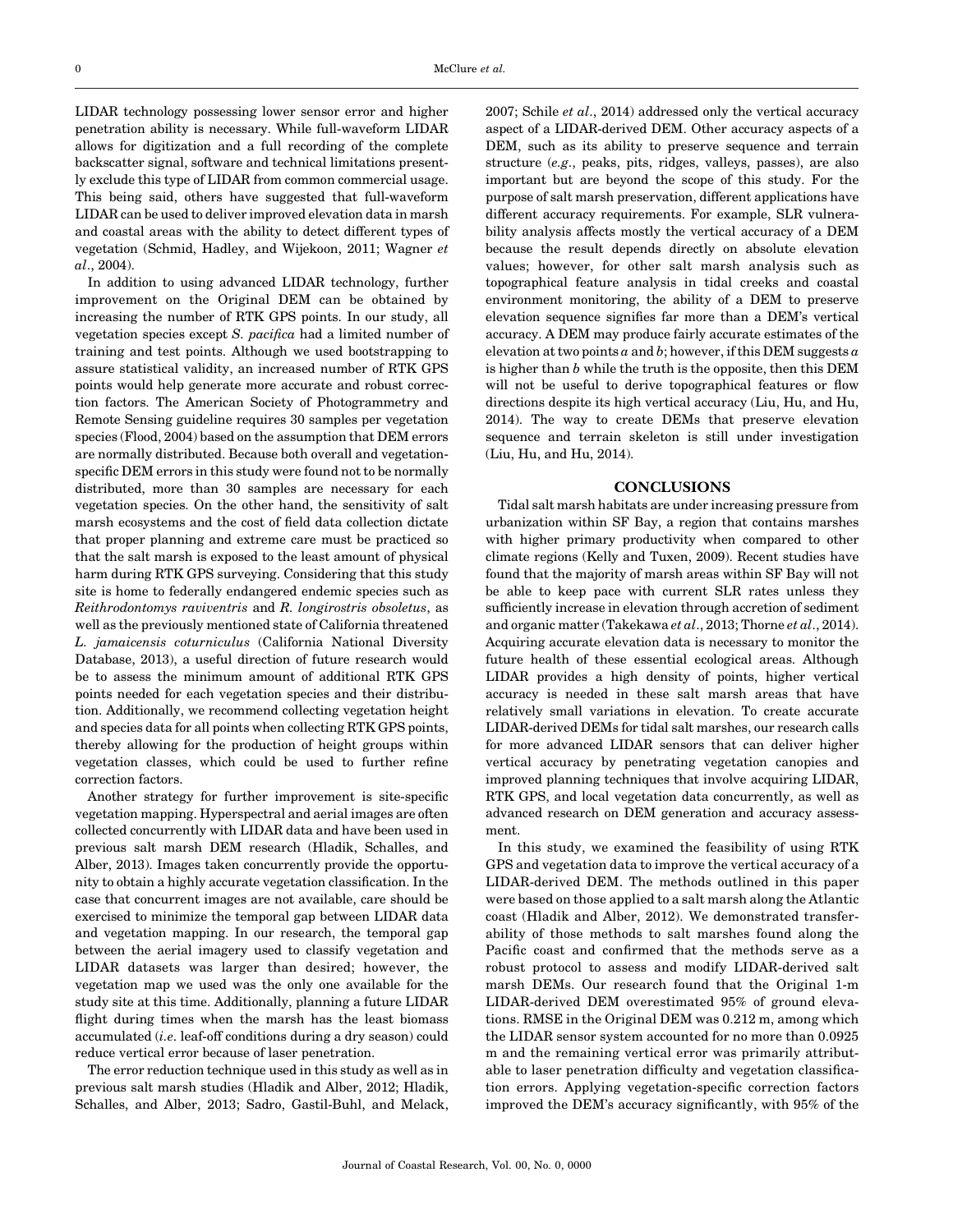vertical errors being reduced to 0.137 m or less. This Modified DEM will benefit future salt marsh research and management efforts, such as long-term SLR modeling, habitat conservation, and tidal salt marsh rehabilitation, many of which are currently underway within SF Bay and all of which rely on an accurate DEM (Brand et al., 2012; Goals Project, 1999; May, 2013). Research evaluating ecosystem resiliency and marsh sustainability (Schile et al., 2014; Stralberg et al., 2011; Swanson et al., 2013; Thorne et al., 2014) will also benefit from highly accurate salt marsh DEMs for use with current modeling techniques. In particular, a salt marsh DEM with reduced vertical error could offer a comparison to previous modeling efforts when used for initial marsh elevation input.

# ACKNOWLEDGMENTS

Appreciation goes to Karen Thorne, Kevin Buffington, and Chase Freeman of the USGS Western Ecological Research Center for the use of their RTK GPS data. Specific gratitude is given to Lisa Schile and Kristin Byrd for their wealth of knowledge on the subject matter and guidance on study design. Funding support for MCF was provided by a grant under the Federal Coastal Zone Management Act, administered by NOAA's Office of Ocean and Coastal Resource Management and awarded to San Francisco State University.

# LITERATURE CITED

- Allen, J.; Cunningham, M.; Greenwood, A., and Rosenthal, L., 1992. The Value of California Wetlands: An Analysis of Their Economic Benefits. Oakland, California: The Campaign to Save California Wetlands, 15p.
- Arkema, K.; Guannel, G.; Verutes, G.; Wood, S.; Guerry, A.; Ruckelshaus, M.; Kareiva, P.; Lacaye, M., and Silver, J., 2013. Coastal habitats shield people and property from sea-level rise and storms. Nature Climate Change, Letters, July 14, 1–6.
- Athearn, N.; Takekawa, J.; Jaffe, B.; Hattenbach, B., and Foxgrover, A., 2010. Mapping elevations of tidal wetland restoration sites in San Francisco Bay: Comparing accuracy of aerial lidar with a singlebeam echosounder. Journal of Coastal Research, 26(2), 312– 319.
- Baye, P., 2007. Selected Tidal Marsh Plant Species of the San Francisco Estuary: A Field Identification Guide. Berkeley, California: San Francisco Estuary Invasive Spartina Project, 97p. http://www.spartina.org/project\_documents/field\_guide\_tide\_ plants\_low-res\_200703.pdf.
- Baye, P., 2012. Tidal marsh vegetation of China Camp, San Pablo Bay, California. San Francisco Estuary & Watershed Science, 10(2), 1–20.
- Brand, L.; Smith, L.; Takekawa, J.; Athearn, N.; Taylor, K.; Shellenbarger, G.; Schoellhamer, D., and Spenst, R., 2012. Trajectory of early tidal marsh restoration: Elevation, sedimentation and colonization of breached salt ponds in northern San Francisco Bay. Ecological Engineering, 42, 19–29.
- Byrd, K.; Kelly, N.M., and Dyke, E.V., 2004. Decadal changes in a pacific estuary: A multi-source remote sensing approach for historical ecology. GIScience and Remote Sensing, 41(4), 347–370.
- Byrd, K.; O'Connell, J.; Di Tommaso, S., and Kelly, M., 2014. Evaluation of sensor types and environmental controls on mapping biomass of coastal marsh emergent vegetation. Remote Sensing of Environment, 149, 166–180.
- California Climate Action Team, 2013. State of California Sea-Level Rise Guidance Document. Coastal and Ocean Working Group, March 2013, 13p. http://www.opc.ca.gov/webmaster/ftp/pdf/docs/ 2013\_SLR\_Guidance\_Update\_FINAL1.pdf.
- California National Diversity Database, 2013. State and Federally Listed Endangered & Threatened Animals of California. State of

California, The Natural Resources Agency, Department of Fish and Wildlife, Biogeographic Data Branch, October 2013, 14p. https:// www.dfg.ca.gov/biogeodata/cnddb/pdfs/TEAnimals.pdf.

- Callaway, J.; Nyman, J., and DeLaune, R., 1996. Sediment accretion in coastal wetlands: A review and a simulation model of processes. Current Topics in Wetland Biogeochemistry, 2, 2–23.
- Chassereau, J.; Bell, J., and Torres, R., 2011. A comparison of GPS and lidar salt marsh DEMs. Earth Surface Processes and Landforms, 36(13), 1770–1775.
- Coleman, M., 2014. International LiDAR Mapping Forum (ILMF), 2014. NCR News, 3(1), 1–7.
- El-Sheimy, N.; Valeo, C., and Habib, A., 2005. Digital Terrain Modeling: Acquisition, Manipulation, and Applications. Norwood, Massachusetts: Artech House, 270p.
- ESRI, 2013. ArcGIS Version 10.1. Environmental Systems Research Institute: Redlands, California.
- Flood, M., (ed.), 2004. Vertical Accuracy Reporting for Lidar Data, Version 1.0. ASPRS Lidar Committee (PAD), 20p. http://www. asprs.org/a/society/committees/lidar/Downloads/Vertical\_ Accuracy\_Reporting\_for\_Lidar\_Data.pdf.
- Gesch, D., 2009. Analysis of lidar elevation data for improved identification and delineation of lands vulnerable to sea-level rise. In: Brock, J.C. and Purkis, S.J. (eds.), Coastal Applications of Airborne Lidar Remote Sensing. Journal of Coastal Research, Special Issue No. 53, 49–58.
- Goals Project, 1999. Baylands Ecosystem Habitat Goals. A Report of Habitat Recommendations Prepared by the San Francisco Bay Area Wetlands Ecosystem Goals Project. Oakland, California: U.S. Environmental Protection Agency, San Francisco, California/S.F. Bay Regional Water Quality Control Board, 209p.
- Hauser, S., 2006. Fire Effects Information System: Distichlis spicata. U.S. Department of Agriculture, Forest Service, Rocky Mountain Research Station, Fire Sciences Laboratory. http://www.fs.fed.us/ database/feis/.
- Heinzel, J. and Koch, B., 2011. Exploring full-waveform lidar parameters for tree species classificaction. International Journal of Applied Earth Observation and Geoinformation, 13(1), 152–160.
- Hines, E., 2011. Final Report: Golden Gate LiDAR project. San Francisco, California: San Francisco State University, 12p.
- Hladik, C. and Alber, M., 2012. Accuracy assessment and correction of a lidar-derived salt marsh digital elevation model. Remote Sensing of Environment, 121, 224–235.
- Hladik, C.; Schalles, J., and Alber, M., 2013. Salt marsh elevation and habitat mapping using hyperspectral lidar data. Remote Sensing of Environment, 139, 318–330.
- Hodgson, M. and Bresnahan, P., 2004. Accuracy of airborne lidarderived elevation: Empirical assessment and error budget. Photogrammetric Engineering & Remote Sensing, 70(3), 331–339.
- Hu, P.; Liu, X., and Hu, H. 2009. Accuracy assessment of digital elevation models based on approximation theory. Photogrammetric Engineering and Remote Sensing, 75(1), 49–56.
- Jakubowski, M.; Guo, Q., and Kelly, M., 2013. Tradeoffs between lidar pulse density and forest measurement accuracy. Remote Sensing of Environment, 130, 245–253.
- Kantrud, H., 1996. The Alkali (Scirpus maritimus L.) and Saltmarsh (S. robustus Pursh) Bulrushes: A Literature Review. National Biological Service, Northern Prairie Science Center, U.S. Department of the Interior, Information and Technology Report 6. http:// www.npwrc.usgs.gov/resource/plants/bulrush/index.htm.
- Kelly, M. and Tuxen, L., 2009. Remote sensing support for tidal wetland vegetation research and management. In: Yang, X. (ed.), Remote Sensing and Geospatial Technologies for Coastal Ecosystem Assessment and Management. Berlin: Springer-Verlag, pp. 341– 363.
- Kirwan, M. and Megonigal, P., 2013. Tidal wetland stability in the face of human impacts and sea-level rise. Nature, 504, 53–60.
- Knowles, N., 2009. Potential Inundation Due to Rising Sea Levels in the San Francisco Bay Region (Draft). California Climate Change Center, U.S. Geological Survey, 31p.
- Leica Geosystems, 2013. Leica RX1200 User Manual. 214p. http:// www.surveyequipment.com/PDFs/RX1200\_User\_en.pdf.